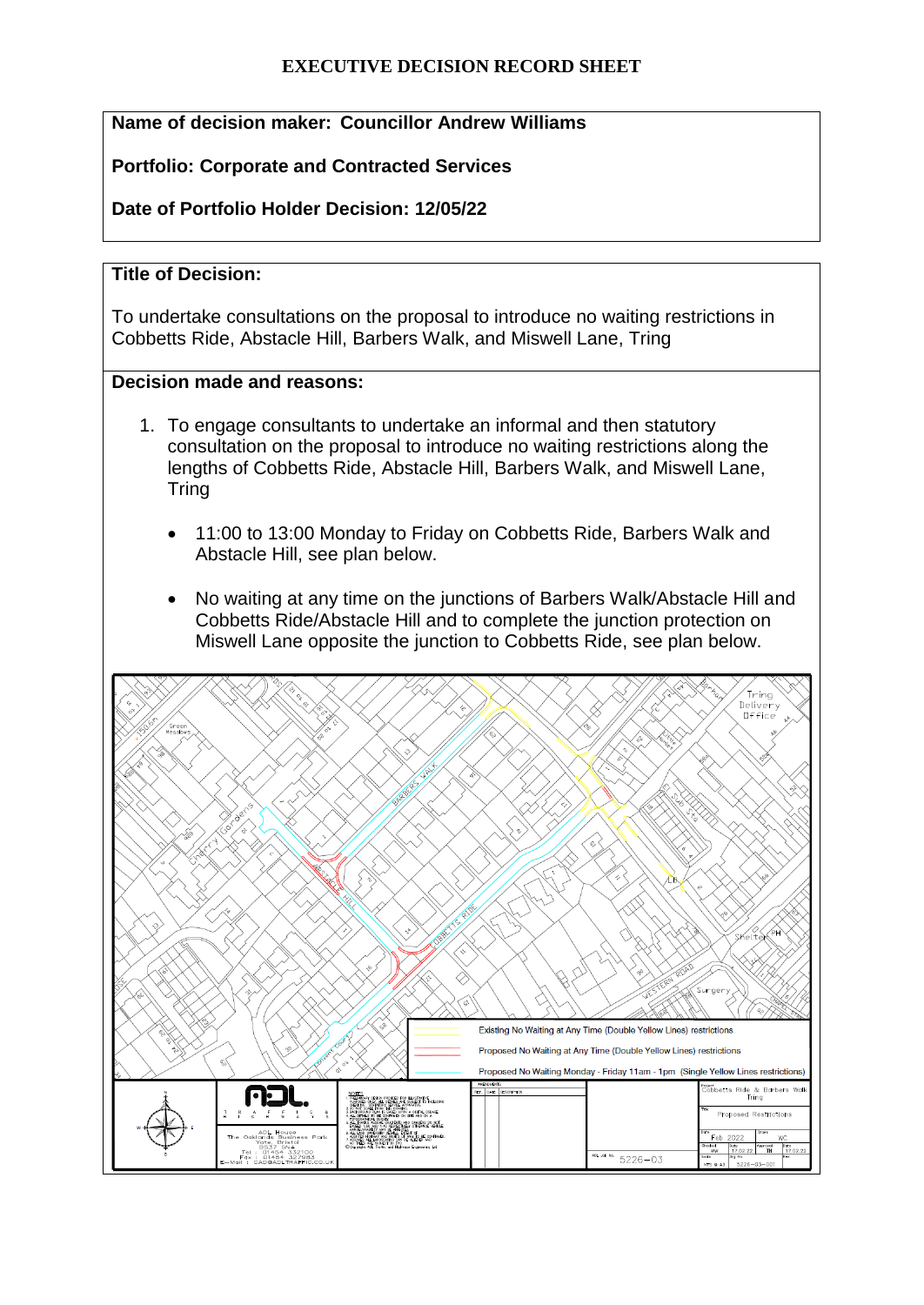2. To delegate the decision to implement the restriction, if applicable, to the Assistant Director (Legal and Democratic Services) in consultation with the Portfolio Holder for Corporate & Contracted Services.

Having considered the duty imposed under section 122 of the Road Traffic Regulation Act 1984, It appears to the local authority that it is necessary and expedient to make an Order in the interests of:

- avoiding danger to persons or other traffic using the road or any other road or for preventing the likelihood of any such danger arising
- facilitating the passage on the road or any other road of any class of traffic (including pedestrians)

The reason for the decision is to deter inappropriate parking by commuters using the local shops and facilities

### **Reports considered: (here reference can be made to specific documents)**

No reports.

# **Officers/Councillors/Ward Councillors/Stakeholders Consulted:**

Should the decision be approved consultations will take place with:

- The residents and/or businesses along the extent of the proposed restrictions
- Ward councillors
- Hertfordshire Constabulary Road Policing Strategy Unit
- Hertfordshire County Council Traffic Order Manager
- Hertfordshire County Council Highways Locality Officer
- Hertfordshire County Council Highways Strategy Manager (Dacorum)
- Hertfordshire County Council Passenger Transport Unit
- Hertfordshire Fire & Rescue Service
- East of England Ambulance Service

### **Deputy Monitoring Officer Comments:**

The proposed consultation to make new Traffic Regulation Orders meets the requirements following the Local Authorities' Traffic Orders (Procedure) (England and Wales) Regulation 1996.

# **Deputy S151 Officer Comments:**

The costs associated with undertaking the proposed consultation will be met from within existing resources. Should this decision be taken, final costs arising from implementation of the restrictions will be detailed in a separate decision report.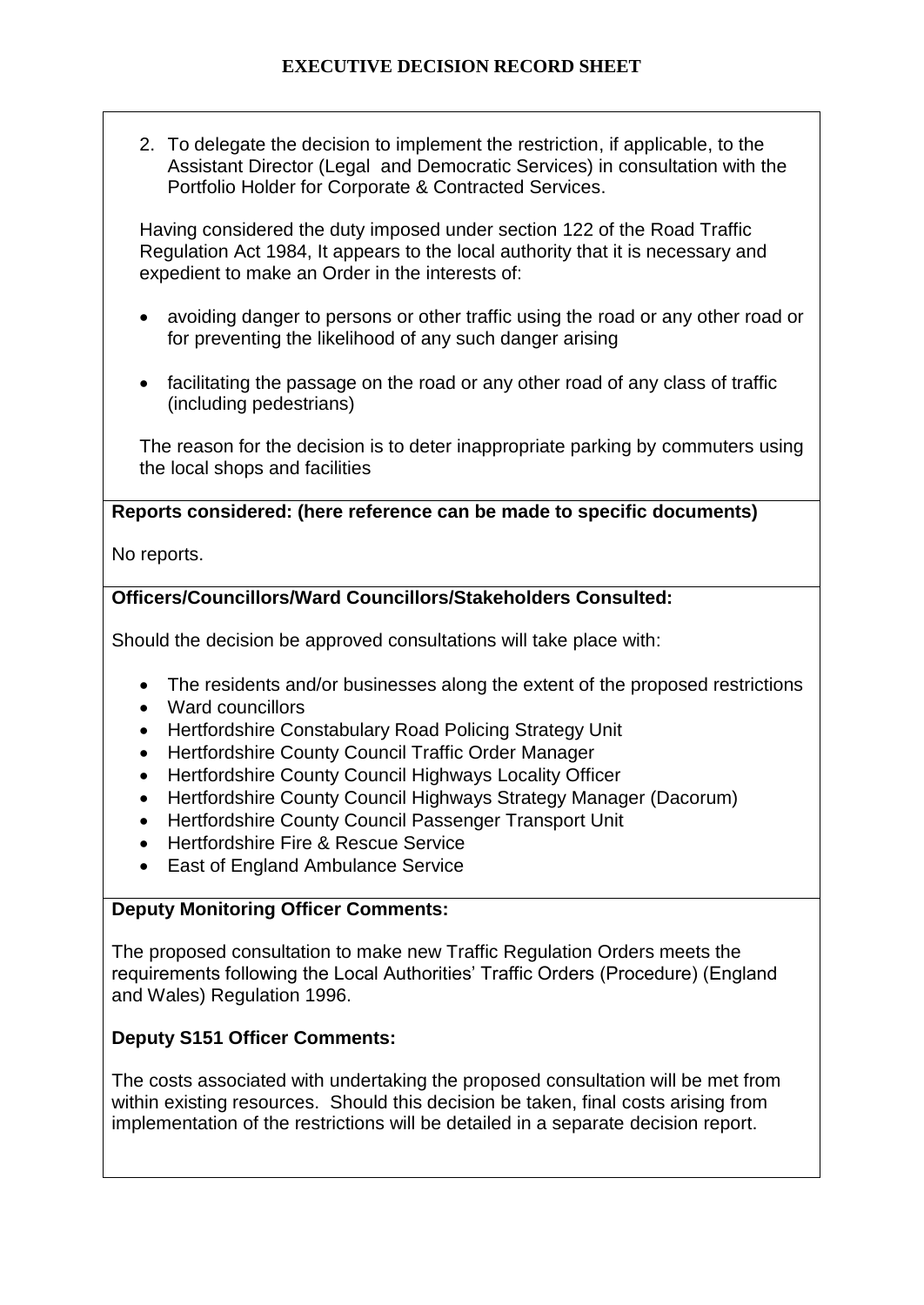### **Implications:**

Without appropriate measures, traffic congestion and obstruction to pavements and driveways will continue.

#### **Risk:**

The intention of this consultation is to comply with legislation and therefore avoid the risk of non-compliance.

#### **Value for Money:**

Based on previous projects, the costs of implementation are estimated to be approximately £8,900, consisting of the following estimated costs: £6,901 consultancy (including consultation, reports and Traffic Regulation Order), £900 signs, and lining, £100 advertising, and £880 any ancillary works/contingency (10%). The consultancy selected for this function have previously carried out consultations and design works for DBC and are familiar with the area. They are also one of the named contractors in the framework agreement for the provision of consultancy for traffic related operations and parking.

The cost will be taken from the Parking Services 'On-street consultancy budget' - MB200 3950.

There will be on-going revenue costs for line and signs and enforcement.

### **Options Considered and reasons for rejection:**

Not to consult on the proposals, which would leave inappropriate parking issues unresolved.

### **Portfolio Holders Signature:**

**Date:**

### **Details of any interests declared and any dispensations given by the Standards Committee:**

| For Member Support Officer use only                                 |  |                        |  |
|---------------------------------------------------------------------|--|------------------------|--|
| Date Decision Record Sheet received from portfolio holder: 12/05/22 |  |                        |  |
| Date Decision Published: 12/05/22                                   |  | Decision No: PH-012-22 |  |
| Date of Expiry of Call-In Period: 19/05/22                          |  |                        |  |
| Date any Call-In received or decision implemented:                  |  |                        |  |

### **BACKGROUND**